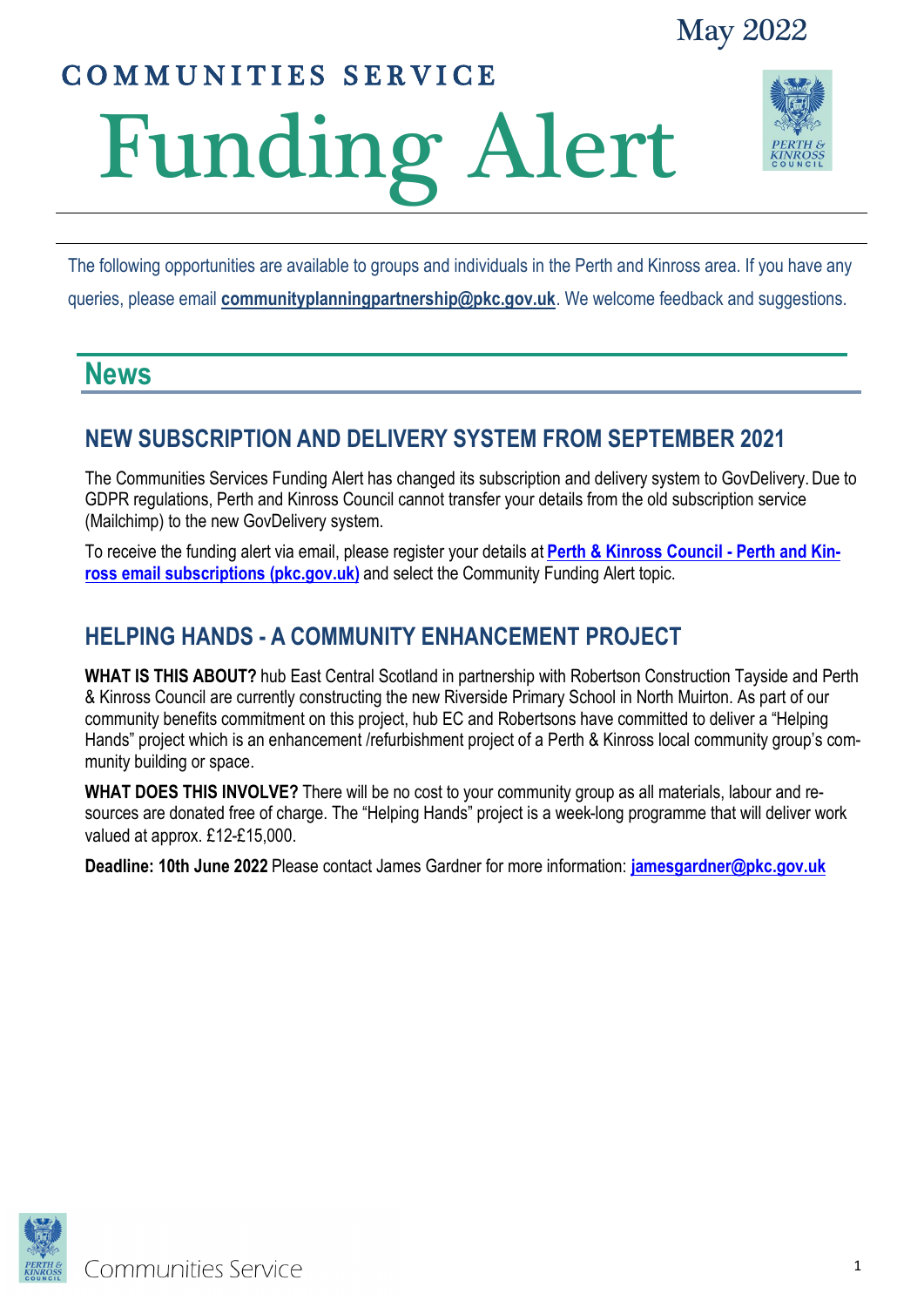## **LOCALITY FUNDING**

### **COMMON GOOD FUND**

Grants are given to carry out a wide range of community based activities from Common Good Funds in Perth City, Aberfeldy, Auchterarder, Blairgowrie, Crieff, Kinross and Pitlochry.

**Deadline: 29th August <https://www.pkc.gov.uk/pkgrantsdirect>**

## **COMMUNITY ENVIRONMENT CHALLENGE FUND**

The Community Environment Challenge Fund (CECF) can provide support and funding for community-led environmental projects.

#### **Any of the following can be funded:**

· Equipment costs, tidy-up and maintenance activities and reasonable professional fees which are directly incurred in respect of the project.

- · Improvements to sports pitches and sports ground pavilions.
- · The Contributing Third Party (CTP) payment for the Scottish Landfill Communities Fund and other landfill providers.

The projects must be led and delivered by community groups, must make a significant difference to the local environment and be widely supported within the community. In addition, there is a requirement for a long-term maintenance commitment for any projects undertaken through the Fund.

#### **How much would the grant be?**

The minimum grant request is £2,500 up to a maximum of £10,000. 50% match funding is required. For example, an application of £2500 would have a total cost of at least £5,000. The whole project can be of any size and there is no defined maximum project cost.

#### **Further information**

If you have any other questions regarding the Community Environment Challenge Fund, please contact Perth & Kinross Council's Waste Services or the Community Greenspace team by telephoning 01738 475000 or emailing **[communitygreenspace@pkc.gov.uk](mailto:communitygreenspace@pkc.gov.uk)**. Find out more: **[http://www.pkc.gov.uk/CECF](https://www.pkc.gov.uk/CECF)**

#### **Deadline: Ongoing**



Communities Service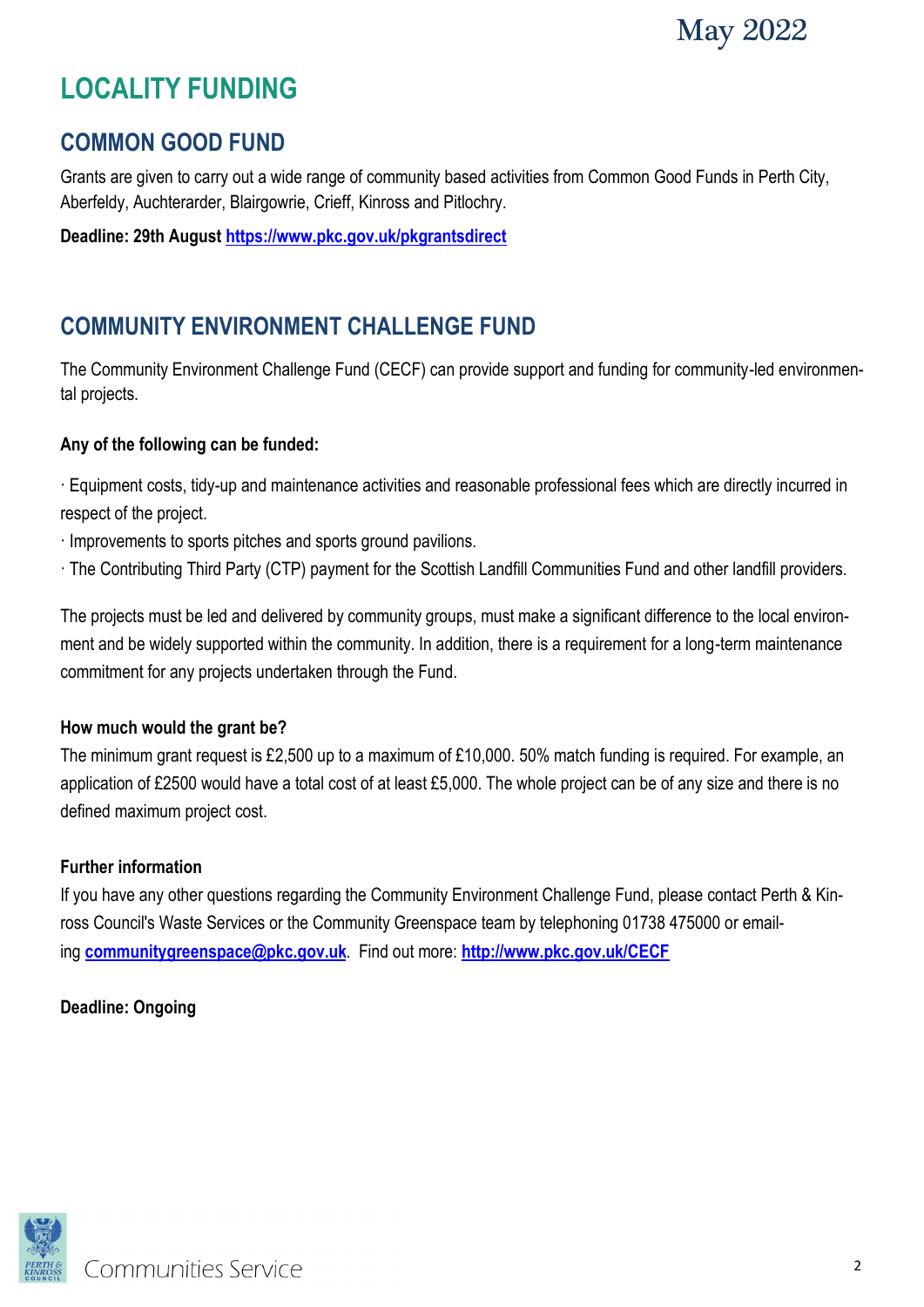## COVID-19 SUPPORT

#### **The Volant Trust**

Funding available for registered charities, community interest companies and community organisations that demonstrate a strong project focus on helping to reduce social deprivation and supporting vulnerable groups who have been particularly impacted by the Covid-19 pandemic.

**Deadline: 31st July 2022 <https://www.volanttrust.org/how-to-apply-covid-19/>**

#### **Community Innovation Fund**

Between £500 and £25,000 (maximum of £18,000 for two years and a maximum of £25,000 over three years) funding available for community groups with new and innovative project ideas that tackle issues in their local communities. The fund is currently providing COVID-19 community-led funding. **Deadline: Ongoing [NHS Tayside \(scot.nhs.uk\)](https://www.nhstayside.scot.nhs.uk/GettingInvolved/CommunityInnovationFund/index.htm)**

ARTS AND CULTURE

#### **Paul Hamlyn Foundation - Arts Access and Participation Fund**

Grants up to £400,000 in support of the arts as a force for change and one that enriches people's lives and communities. The aim of the Access and Participation Fund is to support change in the way the arts are created, presented, accessed and experienced so that a wider and more diverse group of people have access to quality artistic practice, both as audiences and participants.

**Deadline: Ongoing Arts Access and Participation Fund - [Paul Hamlyn Foundation \(phf.org.uk\)](https://www.phf.org.uk/funds/access-and-participation-fund/#purpose-of-the-fund)**

#### **Paul Hamlyn Foundation - Arts-based Learning Fund**

Grants from £30,000 to £400,000 for up to two or three years are intended to support arts-based work that tackles the disruption caused by the coronavirus/COVID-19 pandemic to education and the adverse impact on children and young people's mental health and wellbeing, particularly those experiencing systemic inequality and barriers to learning.

**Deadline: Ongoing<https://www.phf.org.uk/funds/arts-based-learning-fund/>**

#### **Thomson Charitable Trust**

The Trust supports a range of charitable projects, in particular those focusing on education, music and the arts. There is a preference to fund start up projects or improvements to projects. **Deadline: Ongoing Apply – [Thomson Charitable Trust \(thomsontrust.org.uk\)](http://thomsontrust.org.uk/apply/)**

#### **Cookie Matheson Charitable Trust**

This fund supports charitable causes focused on the education, practice, enjoyment and appreciation of the musical and pictorial arts in Scotland, with the Trust's main area of support based in Dundee and Tayside. **Deadline: Ongoing [Cookie Matheson Charitable Trust -](https://funding.scot/funds/a0Rb0000003htE1EAI/cookie-matheson-charitable-trust?geographical_areas_funded=perth-kinross&page=1) Funding Scotland**

#### **Open Fund: Sustaining Creative Development (Creative Scotland)**

Funds between £1000 - £100,000 available to enable creative and arts-based organisations to explore ways of working that will help them to adapt and respond to the current changing circumstances.

**Deadline: Ongoing [https://www.creativescotland.com/funding/funding-programmes/open-fund-sustaining](https://www.creativescotland.com/funding/funding-programmes/open-fund-sustaining-creative-development)[creative-development](https://www.creativescotland.com/funding/funding-programmes/open-fund-sustaining-creative-development)**

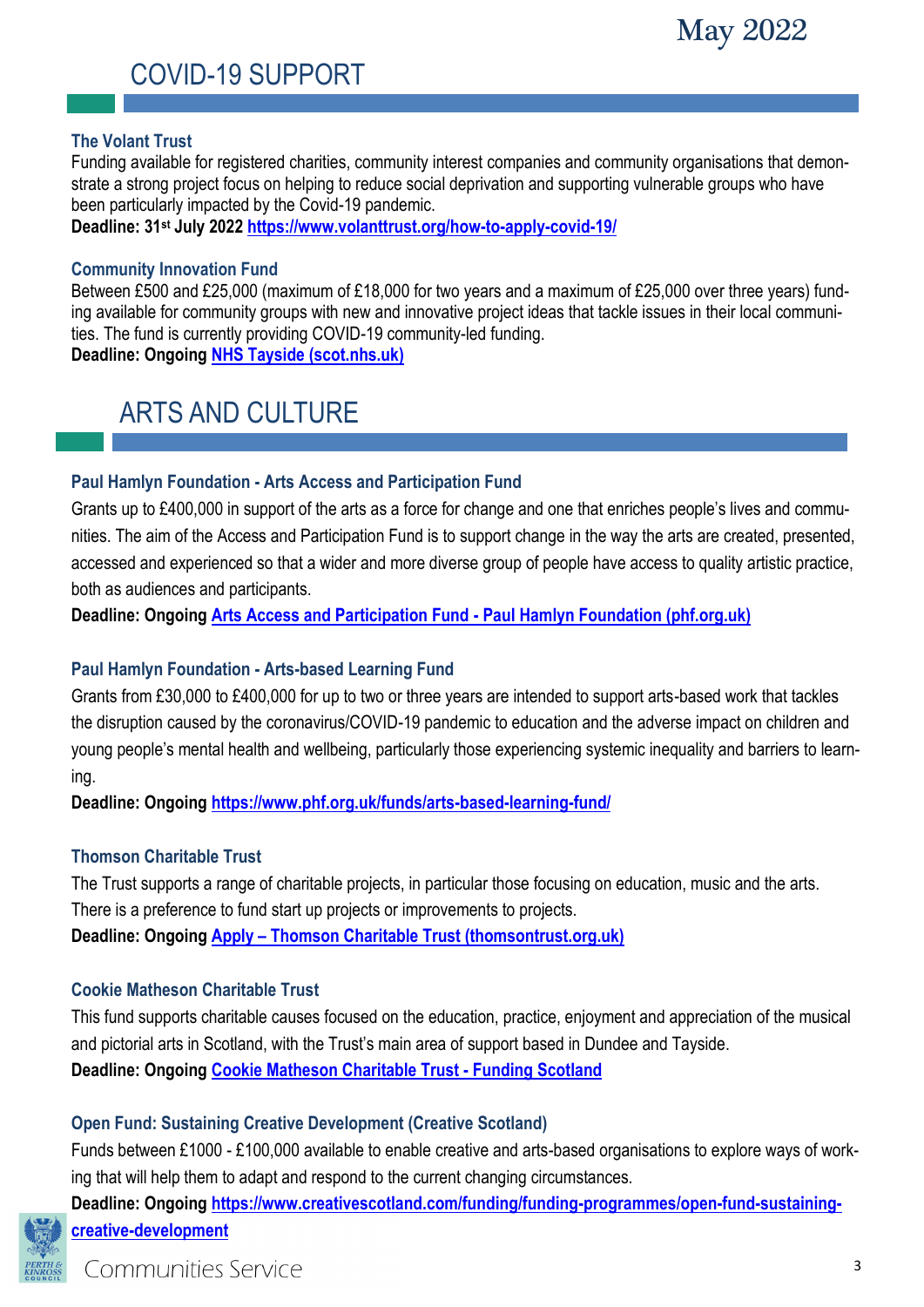## May 2022

#### **Foyle Foundation Main Grants Scheme**

Grants are available to registered charities to support the performing or visual arts and for projects that facilitate the acquisition of knowledge and learning. The Foundation aims to benefit charitable causes in either the Arts or Learning:

• Arts - This strand is designed to improve the sustainability of the arts and support groups which work to achieve this. Generally, funding is for specific projects/activities that offer long-term benefit and sustainability.

• Learning - This strand is designed to support projects that facilitate the acquisition of knowledge such as through increased access to places of learning (eg museums and libraries) and which have a long-term strategic impact. **Deadline: Ongoing<http://www.foylefoundation.org.uk/index.php>**

#### **Foundation Scotland - Mary Janet King Fund**

Grants up to £5,000 are available to support community groups working with young people in music in Scotland. The fund wants to support Scottish community groups working with young people in arts and music, particularly activities to encourage the uptake of music

**Deadline: Ongoing [https://www.foundationscotland.org.uk/apply-for-funding/funding-available/mary-janet](https://www.foundationscotland.org.uk/apply-for-funding/funding-available/mary-janet-king-fund)[king-fund](https://www.foundationscotland.org.uk/apply-for-funding/funding-available/mary-janet-king-fund)**

#### **Access to Music Making Fund**

Funding available to organisations and individuals for projects that create access to high-quality music-making opportunities for children and young people aged 0-25 years (or, aged over 25 if they are disabled and/or care experienced).

**Deadline: 1st June 2022 [Access to Music Making | Creative Scotland](https://www.creativescotland.com/funding/funding-programmes/targeted-funding/youth-music-initiative/access-to-music-making)**

## LAND AND INFRASTRUCTURE

#### **The Scottish Land Fund**

The Land Fund main application is currently closed but are still accepting first stage applications to help communities develop their ideas or do preliminary work around taking ownership of assets. It supports rural and urban communities to become more resilient and sustainable through the ownership and management of land and land assets. Stage two application will reopen this summer.

**Deadline: Ongoing <https://www.tnlcommunityfund.org.uk/funding/programmes/scottish-land-fund>**

#### **TACTRAN Active Travel Grant**

Capital funding available to create infrastructure that enables more people to cycle and walk for everyday, utility journeys. The grant is based on Sustrans Scotland's Places for Everyone criteria and applications should address the aims and objectives of the Tactran Regional Transport Strategy Refresh 2015 - 2036, with particular focus on strategy 5.3 Active Travel.

**Deadline: Ongoing TACTRAN - [Active Travel Grant -](https://funding.scot/funds/a0Rb000000CCytoEAD/tactran-active-travel-grant?geographical_areas_funded=perth-kinross&page=3) Funding Scotland**

#### **The Scottish Hydro Electric Community Trust**

Funds available to help deserving individual domestic cases and for special community projects facing high charges for an electricity connection within the Scottish Hydro-Electric Distribution area. **Deadline: 17th May 2022 [The Scottish Hydro Electric Community Trust -](https://funding.scot/funds/a0Rb0000000Ng8FEAS/the-scottish-hydro-electric-community-trust?geographical_areas_funded=perth-kinross&page=4) Funding Scotland**

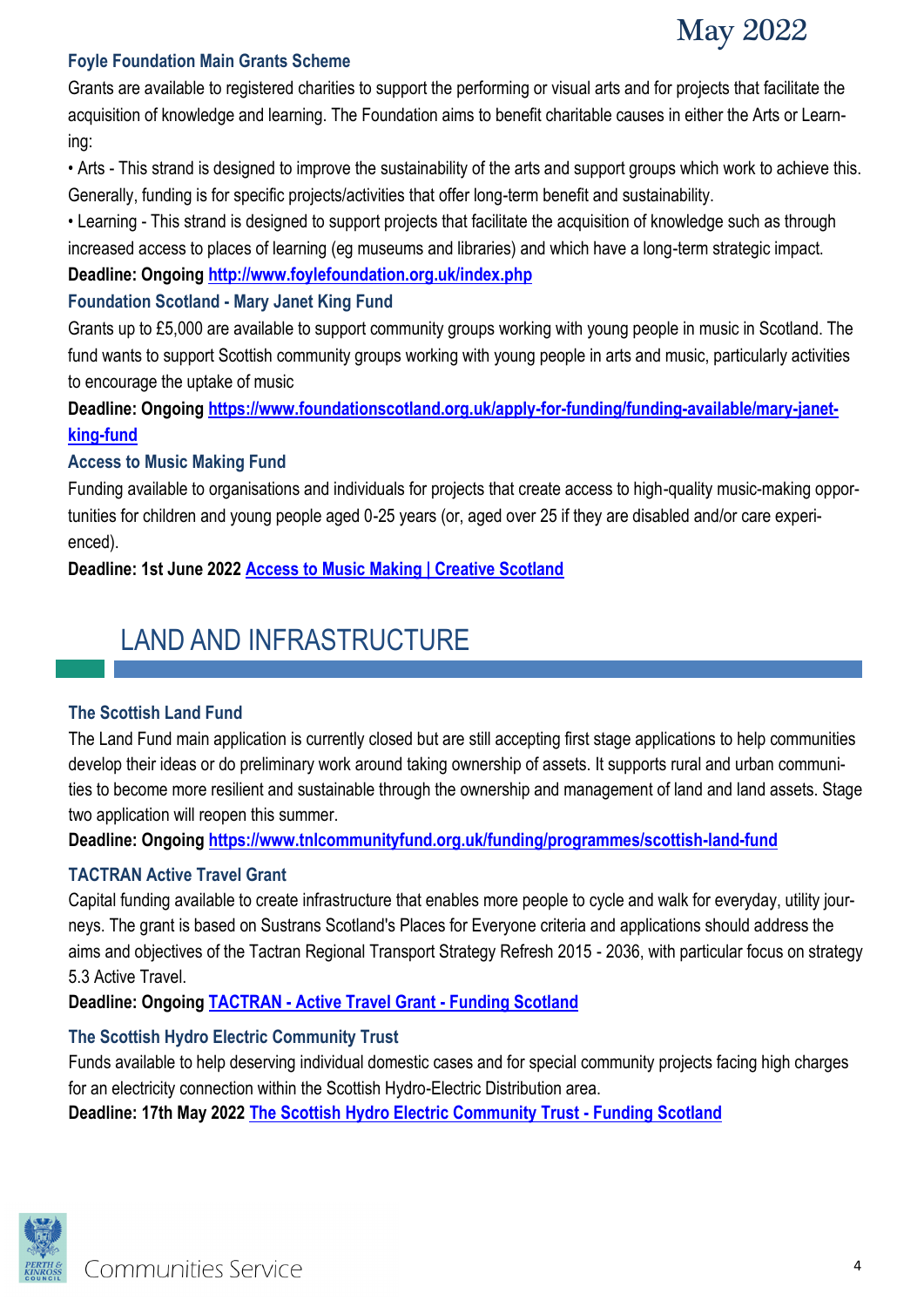

## CHILDREN AND FAMILIES

#### **Skipton Building Society Charitable Foundation**

Grants up to £3,000 are available for registered charities for charitable work in the UK that benefits children, through their education and/or welfare, youth projects, and the elderly and their welfare.

**Deadline: Ongoing<https://www.skiptoncharitablefoundation.co.uk>**

#### **Buttle UK - Chances for Children**

Grants up to £2,000 are available to enable vulnerable children and young people in the UK to overcome financial barriers preventing them from achieving their education, training or employment goals. **Deadline: Ongoing [Chances for Children Grants -](https://buttleuk.org/apply-for-a-grant/chances-for-children-grants/) Buttle UK**

#### **Cattanach Charitable Trust**

Grants up to £25,000 are available for charities registered in Scotland that support children from birth to three years old, who are affected by levels of relative deprivation.

**Deadline: Ongoing<https://www.cattanach.org.uk/submit-a-proposal/>**

#### **Cattanach Charitable Trust**

Grants up to £25,000 are available for charities registered in Scotland that support children from birth to three years old, who are affected by levels of relative deprivation.

**Deadline: Ongoing<https://www.cattanach.org.uk/submit-a-proposal/>**

#### **Holiday Food, Childcare and Activities Fund**

Funding is available to organisations, groups and services providing accessible activities, childcare and food for children aged 5-14 years from low-income families during the summer holidays.

**Deadline: 22nd May 2022 [Holiday Food, Childcare and Activities Fund Funding](https://forms.office.com/Pages/ResponsePage.aspx?id=6dxqdyZdSUeiAvCf7-EFkL9WyTr944xMq4uYhleSUO1UNk5HUzZKSzZMRUVGWk1TS0owSFNKWjJPTi4u&utm_medium=email&utm_source=govdelivery) Request Form (Page 1 of 8) [\(office.com\)](https://forms.office.com/Pages/ResponsePage.aspx?id=6dxqdyZdSUeiAvCf7-EFkL9WyTr944xMq4uYhleSUO1UNk5HUzZKSzZMRUVGWk1TS0owSFNKWjJPTi4u&utm_medium=email&utm_source=govdelivery) ; [Holiday Food, Childcare and Activities Guidance Notes \(govdelivery.com\)](https://content.govdelivery.com/attachments/UKPKC/2022/05/06/file_attachments/2152161/Holiday%20Food,%20Childcare%20and%20Activities%20Guidance%20Notes1.pdf)**

#### **Persimmon Homes - Building Futures**

Persimmon Homes and the British Olympic Association are giving away £1 million in funding to support children in health, sport, education and the arts.

**Deadline: Ongoing [Persimmon Homes -](https://funding.scot/funds/a0R0N00000Qxx2KUAR/persimmon-homes-building-futures?geographical_areas_funded=perth-kinross&page=2) Building Futures - Funding Scotland**

## HEALTH

#### **Percy Bilton Charity- Grants for Organisations**

Grants up to £5,000 to assist one or more of the following groups: disadvantaged/underprivileged young people(persons under 25); people with disabilities (physical or learning disabilities or mental health problems); older people (aged over 60).

**Deadline: Ongoing<http://www.percy-bilton-charity.org/applyOrg.html>**

#### **The Bally's Foundation (Formerly known as Gamesys Foundation)**

Grants are available for organisations who support individuals suffering from mental health issues and who focus on research in the mental health field.

**Deadline: Ongoing [Bally's Foundation \(ballysfoundation.org\)](https://www.ballysfoundation.org/)**

#### **Drug Services Funds**

Various funding opportunities available for groups, organisations and services with a focus on drug support, rehabilitation and recovery.

**Deadline: Ongoing<https://www.corra.scot/grants/drugs-services-funds/>**<br>COMMUNIUES SERVICE

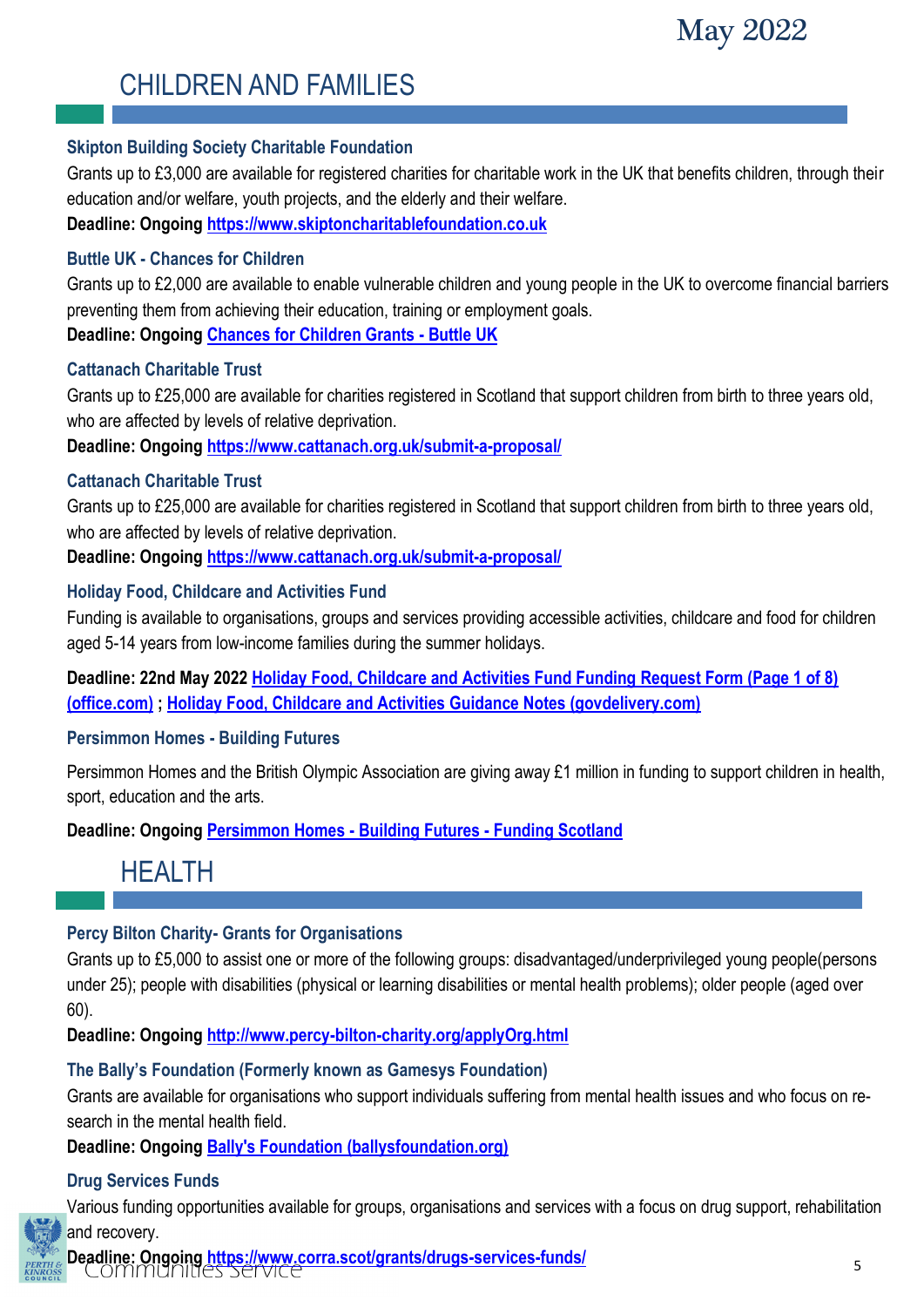

#### **IBB Trust**

This trust supports a range of charitable organisations which provide assistance to individuals suffering from physical and mental illnesses.

**Deadline: Ongoing I B B Trust - [Funding Scotland](https://funding.scot/funds/a0Rb0000000Ng6lEAC/i-b-b-trust?geographical_areas_funded=perth-kinross&page=1)**

#### **Annie Ramsay Mclean Trust For The Elderly**

Funding available for projects that assist elderly persons suffering from handicap, disablement or infirmity, whether physical or mental in Tayside and Fife.

**Deadline: Ongoing [Annie Ramsay Mclean Trust For The Elderly -](https://funding.scot/funds/a0Rb0000000Ng7IEAS/annie-ramsay-mclean-trust-for-the-elderly?geographical_areas_funded=perth-kinross&page=3) Funding Scotland**

#### **George Mclean Trust**

The fund gives small grants to organisations including those supporting people with disabilities or health problems. It mostly funds in Dundee and the North East.

**Deadline: Ongoing [George Mclean Trust -](https://funding.scot/funds/a0Rb0000000Ng6QEAS/george-mclean-trust?geographical_areas_funded=perth-kinross&page=4) Funding Scotland**

#### **Leng Charitable Trust**

Funding available for local organisations in Tayside that work in the social and welfare areas, assisting people struggling to cope with day-to-day living or suffering from disability.

**Deadline: Ongoing [Leng Charitable Trust -](https://funding.scot/funds/a0Rb0000000Ng73EAC/leng-charitable-trust) Funding Scotland**

#### **Rural Community Engagement Fund**

Funding up to £2,500 available to local groups and organisations who support and promote mental health recovery from the pandemic in Scotland's rural communities through community engagement and support approaches. **Deadline: 15th July 2022 [Rural Community Engagement Fund | Support in Mind Scotland](https://www.supportinmindscotland.org.uk/news/rural-community-engagement-fund)**

#### **Tenovus Scotland - Small Pilot Grants**

Up to £20,000 funding available to support medical research development across Scotland. **Deadline: TBC [Small Pilot Grants | £20,000 | Medical research | Scotland | Tenovus Scotland \(tenovus](https://tenovus-scotland.org.uk/for-researchers/pilot-grants/)[scotland.org.uk\)](https://tenovus-scotland.org.uk/for-researchers/pilot-grants/)**

#### **The Betty Ross Trust**

Charitable institutions, societies, foundations or funds can apply for funding if the primary purpose of the project is aiding those in need by reason of age, ill-health, disability or other disadvantage in the Perthshire area. **Deadline: Ongoing [The Betty Ross Trust -](https://funding.scot/funds/a0Rb0000005kOY4EAM/the-betty-ross-trust?geographical_areas_funded=perth-kinross&page=2) Funding Scotland**

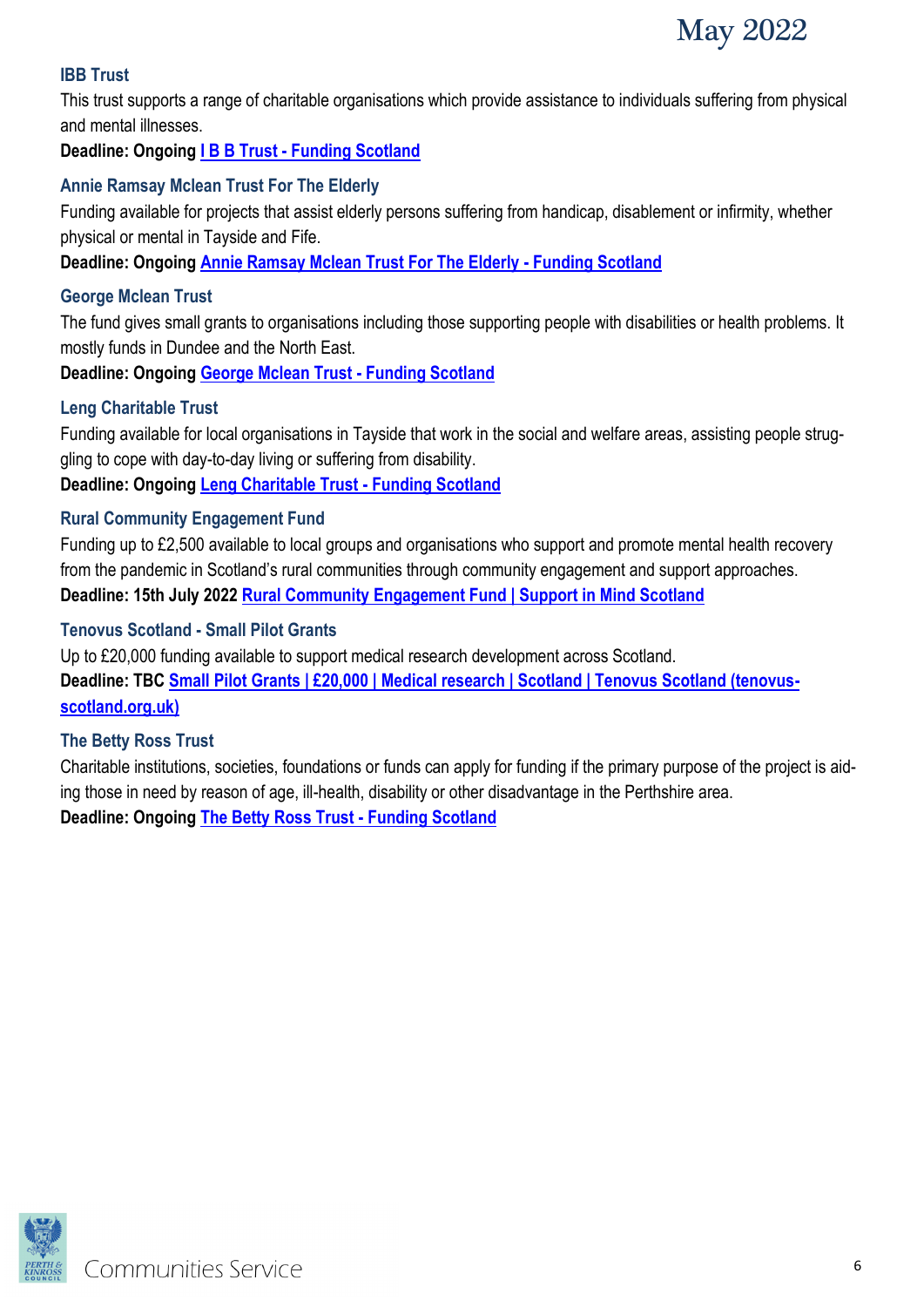## COMMUNITY FUNDING

#### **Matthew Good Foundation - Grants for Good Fund**

Grants are available for local community groups, charities, voluntary groups and social enterprises in the UK for projects that have a positive impact on communities, people, or the environment. Every three months, the Grants for Good Fund will divide £10,000 between five shortlisted projects that have a positive impact on communities, people, or the environment.

#### **Deadline: Ongoing <https://www.matthewgoodfoundation.org/grantsforgood/>**

#### **Social Investment Scotland All Purpose Loan Fund**

Loan support to not-for-profit social economy organisations throughout Scotland that are unable to raise funding, either in total or in part, from normal commercial sources such as banks; have a clear social purpose that will make a real difference to the communities in which they operate; and can demonstrate long-lasting social impacts. SIS will normally lend amounts starting from £10,000 up to £2 million.

**Deadline: Ongoing <https://www.socialinvestmentscotland.com/investment/looking-for-investment/>**

#### **Robertson Trust**

Grants up to £750,000 are available to support charitable projects that address the Trust's three funding strands:

- Financial wellbeing tackling the financial and material effects of poverty on people and communities.
- Emotional wellbeing and relationships ensuring people have emotional wellbeing, and confidence and strength in their relationships with others.
- Education and work pathways equipping people for the future by supporting learning and skills.

The Trust has four main grants -Small Grants - funding of between £2,000 and £15,000; Large Grants - funding of between £15,000 and £50,000; and Community Vehicle Grants - funding of £1,000 to £10,000 towards the costs or upgrade of a vehicle.

#### **Deadline: Ongoing <https://www.therobertsontrust.org.uk/funding/our-funds/>**

#### **Robertson Trust - Wee Grants**

Grants of £300 to £2,000 are available for up to one year. Grants can be used for capital or revenue costs. If funding is for a specific project, the total project costs must be less than £25,000. Applications are accepted from registered charities and constituted community groups supporting people in Scotland who are experiencing (or are at risk of experiencing) poverty and/or trauma.

**Deadline: Ongoing <https://www.therobertsontrust.org.uk/funding/wee-grants/>**

#### **Scotmid Co-op Community Grants**

Grants of up to £500 are available to local voluntary and community groups and charities for projects that support local communities served by Scotmid stores.

**Deadline: Ongoing [https://www.scotmid.coop/community-and-charity/supporting-local-communities/](https://www.scotmid.coop/community-and-charity/supporting-local-communities/community-grant/) [community-grant/](https://www.scotmid.coop/community-and-charity/supporting-local-communities/community-grant/)**

#### **LNER - Customer and Community Improvement Fund**

Funding available to support community projects that support mental health, education and employability, diversity and inclusion, and environmental sustainability.

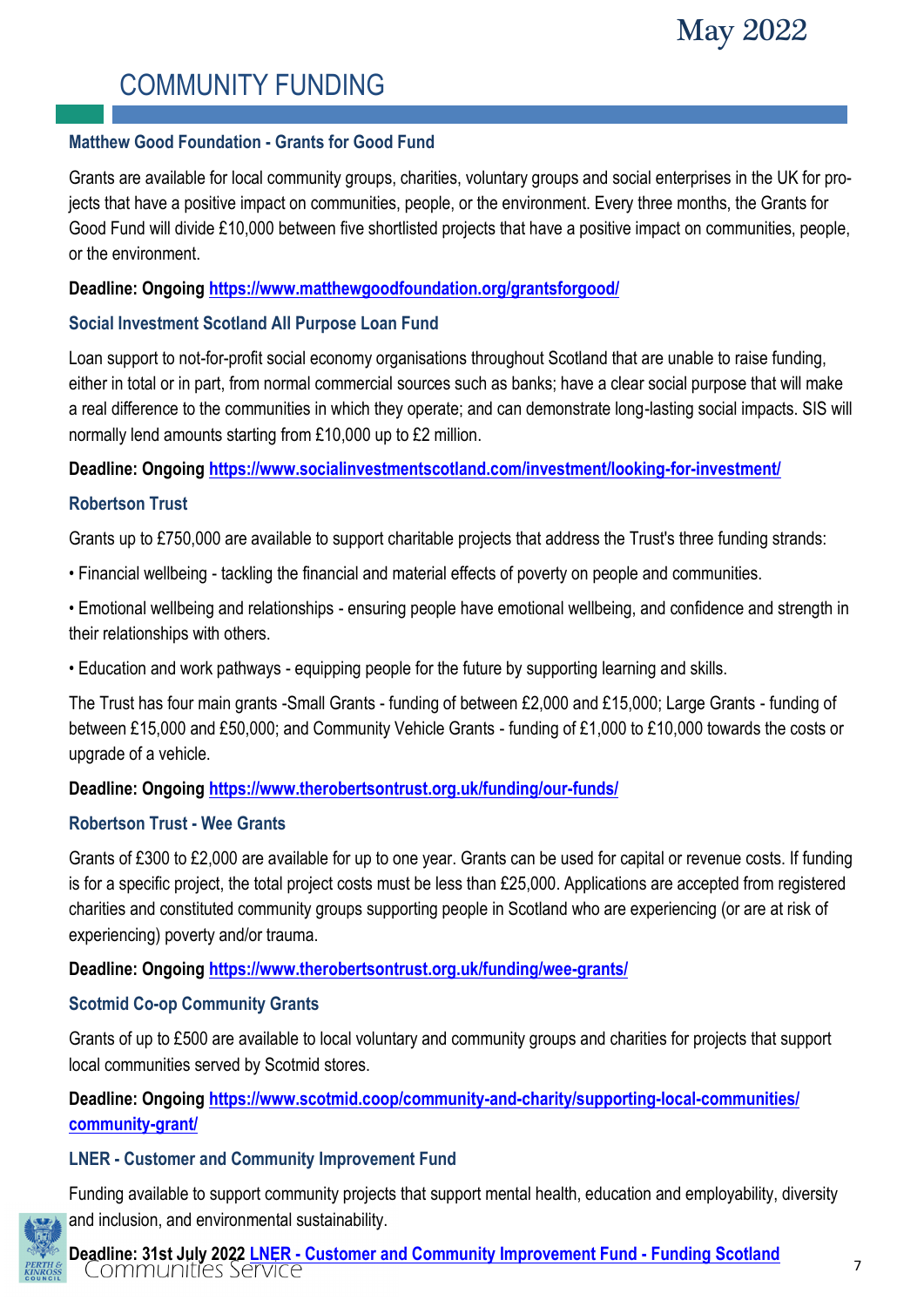

#### **Tesco Community Grants**

A grant of up to £1500 is available for charities and community organisations supporting local good causes. Groups with a focus on improving access to food and supporting children and young people will be prioritised. Every three months, three local good causes are selected to be in the blue token customer vote in Tesco stores throughout the UK.

#### **Deadline: Ongoing <https://tescocommunitygrants.org.uk/apply-for-a-grant/>**

#### **Blackford Community Fund**

A grant of up to £1500 is available to support community groups and charities working in and benefitting people in the Blackford Community Council area. Applications that will benefit older residents of the community are particularly welcome.

**Deadline: Future 2022 deadlines TBC [Blackford Community Fund | Foundation Scotland](https://www.foundationscotland.org.uk/apply-for-funding/funding-available/blackford)**

#### **RWE Lochelbank Wind Farm Community Benefit Fund**

A grant between £250 - £2500 is available to community projects benefiting those living in the Glenfarg or Earn Community Council areas. Grants may support a wide range of costs, e.g., the costs of equipment, staff or sessional workers, consultations, running costs for local groups, maintenance or refurbishment of community facilities

#### **Deadline: 22nd June 2022 [RWE Lochelbank Wind Farm Community Benefit Fund | Foundation Scotland](https://www.foundationscotland.org.uk/apply-for-funding/funding-available/lochelbank)**

#### **Investing in Communities Fund**

The fund aims to support community anchor organisations to deliver projects that support the following priority themes: tackling poverty and inequality; sustaining place-based approaches; community-led regeneration; ensuring a just transition to net zero.

#### **Deadline: Fund due to open May 2022 [Community empowerment: Empowering Communities Programme](https://www.gov.scot/policies/community-empowerment/empowering-communities-fund/)  [gov.scot \(www.gov.scot\)](https://www.gov.scot/policies/community-empowerment/empowering-communities-fund/)**

#### **Auchterarder & District Community Trust**

Funds available for charities and community organisations within the Auchterarder & District Area (Auchterarder, Aberuthven and Glendevon) for projects that provide a direct benefit to the local area.

#### **Deadline: Ongoing [Home \(auchterardertrust.org\)](https://www.auchterardertrust.org/)**

#### **SSE - Drumderg Wind Farm Community Fund**

Funding available for community and charitable projects in the community council areas of Mount Blair (most of Strathardle and Glenshee) and Alyth. The fund generally supports projects which: promote community spirit and bring people together; enhance quality of life and promote people's well-being; and foster vibrant, sustainable communities.

#### **Deadline: 8th August 2022 SSE - [Drumderg Wind Farm Community Fund -](https://funding.scot/funds/a0Rb0000003i21IEAQ/sse-drumderg-wind-farm-community-fund?geographical_areas_funded=perth-kinross&page=3) Funding Scotland**

#### **Kinross-shire Fund**

The Kinross-shire Fund raises money for distribution to community organisations and groups who work to support the vision – 'Making Kinross-shire a great place to live'. The Kinross-shire Fund has made over 50 awards to groups ranging from pre-school and elderly groups to gardening and sports clubs. Grant Size: £500 to £2,000.

**Deadline: 11th July 2022 [Foundation Scotland -](https://funding.scot/funds/a0Rb0000003htqcEAA/foundation-scotland-kinross-shire-fund?geographical_areas_funded=perth-kinross&page=4) Kinross-shire Fund - Funding Scotland**

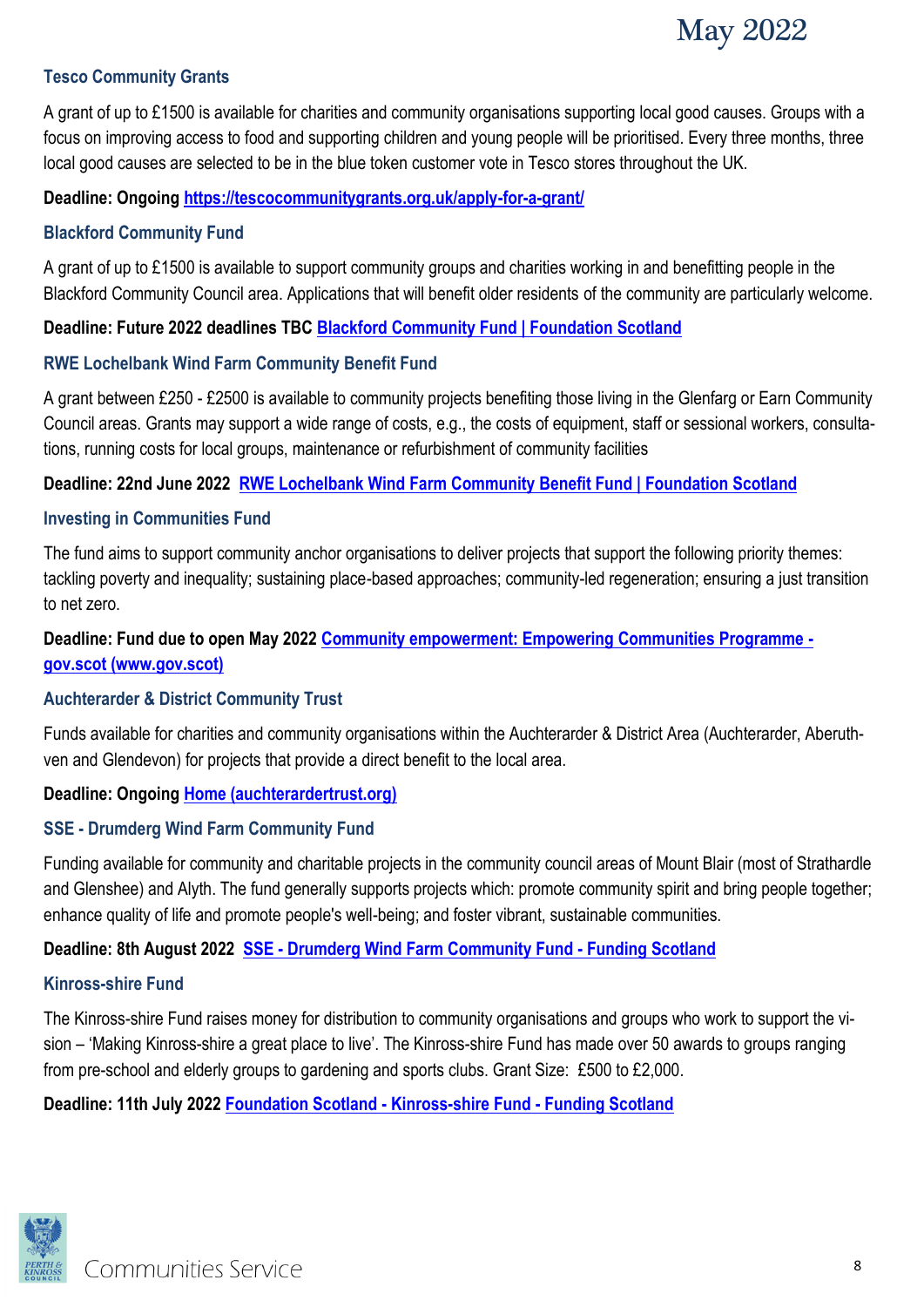

#### **NHS Tayside - Community Innovation Fund**

Funding between £500-£25,000 available to communities for projects that enhance their environments, promote community spirit and inspire pride in neighbourhoods.

**Deadline: Ongoing NHS Tayside - [Community Innovation Fund -](https://funding.scot/funds/a0Rb0000000Ng7aEAC/nhs-tayside-community-innovation-fund?geographical_areas_funded=perth-kinross&page=4) Funding Scotland**

#### **SSE - Griffin and Calliachar Community Fund**

Funding available to community and charitable projects in the community council areas of Aberfeldy, Dull & Weem, Dunkeld & Birnam, Kenmore & District and Mid Atholl, Strathtay & Grandtully. Grants are available to support projects which: enhance the quality of life for local residents; contribute to vibrant, healthy, successful and sustainable communities; and promote community spirit and encourage community activity.

**Deadline: 25th July 2022 SSE - [Griffin and Calliachar Community Fund -](https://funding.scot/funds/a0Rb0000003gr2FEAQ/sse-griffin-and-calliachar-community-fund?geographical_areas_funded=perth-kinross&page=4) Funding Scotland**

#### **Kingdom Housing Association - Community Initiatives Fund**

Funding available for projects in the communities where The Kingdom Housing Association operates. **Deadline: Ongoing [Kingdom Housing Association -](https://funding.scot/funds/a0Rb000000EUzvxEAD/kingdom-housing-association-community-initiatives-fund?geographical_areas_funded=perth-kinross&page=5) Community Initiatives Fund - Funding Scotland**

## BUSINESS

#### **Co-operative and Community Finance**

Financial aid is available for the support of the development of cooperatives or employee-owned businesses and social enterprises in the UK for general business needs, including loans on property, business purchase, capital equipment and working capital. Loans from £10,000 to £75,000 are normally available.

**Deadline: Ongoing <https://coopfinance.coop/>**

#### **Social Entrepreneurs Fund –Start It**

Up to £10,000 of seed funding grants and support are available to inspirational leaders and early stage social enterprises in the UK to establish their own non-profit ventures with the potential to provide solutions to intractable social problems faced by disadvantaged and socially marginalised young people..

**Deadline: Ongoing <https://www.firstport.org.uk/funding/social-entrepreneurs-fund-start-it/>**

#### **Shackleton Foundation Leadership Award**

Up to £5,000 of start-up funding for individuals with a business idea that addresses a social, environmental, and/or community issue. You can apply for Start it if you have an idea for a social enterprise but need some funding to get it up and running. The idea should be new, not a continuation of something already existing. **Deadline: Ongoing <http://www.shackletonfoundation.org>**

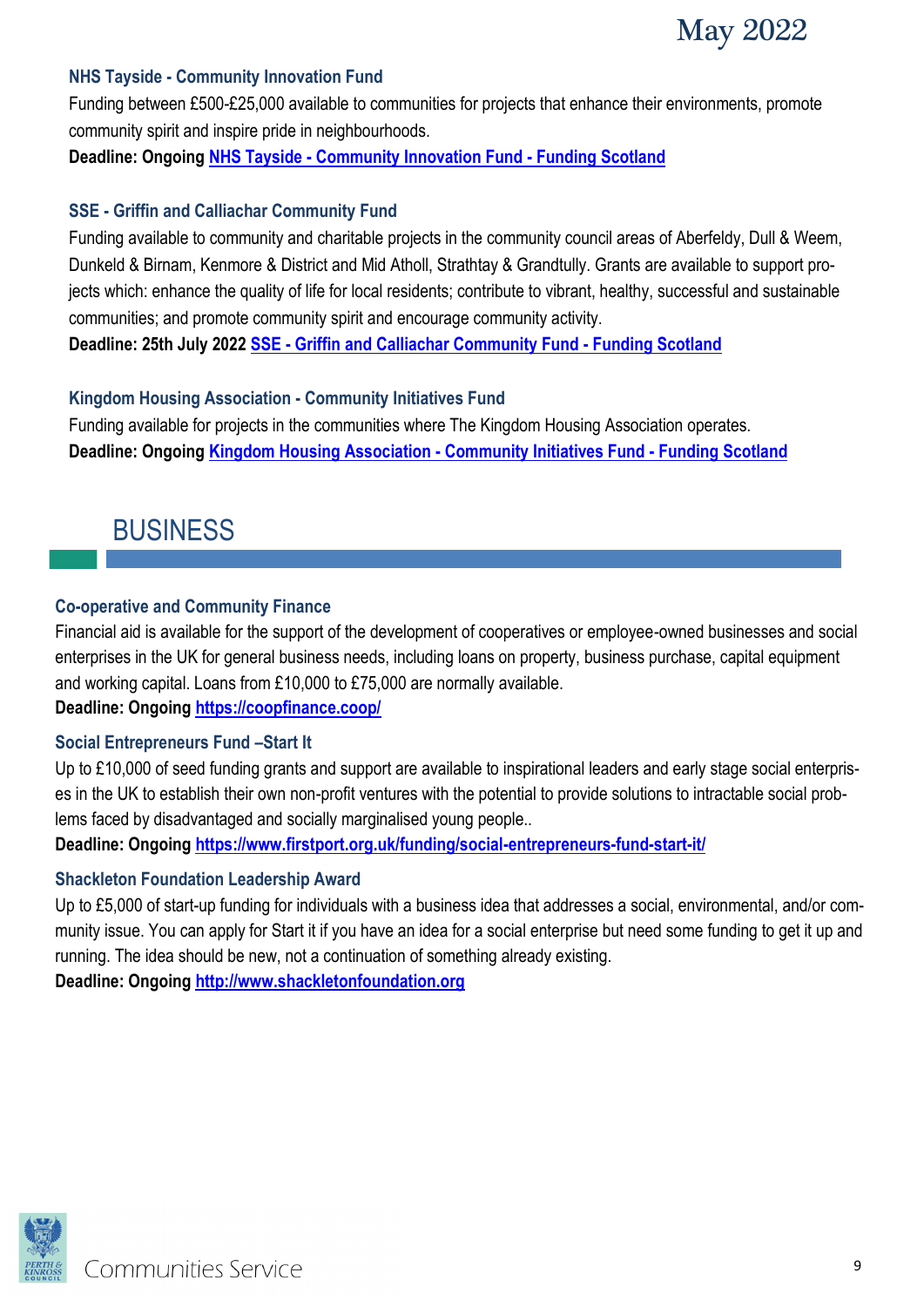## SPORT FUNDING

#### **Peter Harrison Foundation - Opportunities through Sport Programme**

Grants up to £25,000 are available to small charities or community groups in Scotland for work addressing sport, health, culture, animal welfare, or recreational facilities.

**Deadline: Ongoing<https://peterharrisonfoundation.org/grant-programmes/grant-programmes>**

#### **Weir Charitable Trust**

Grants are available to charities registered in the UK that are running sports projects which provide opportunities for people who are disabled or otherwise disadvantaged to fulfil their potential and develop personal and life skills.

**Deadline: 31st August 2022 <http://www.weircharitabletrust.com/>**

#### **Boost Charitable Trust**

Small grants are available to charities and non-profit making organisations with a focus on helping disabled and disadvantaged individuals in the UK to participate in sport.

#### **Deadline: Ongoing<https://www.boostct.org/get-involved>**

#### **Perth & Kinross Sports Council**

A range of grants to promote interest and participation in sport throughout Perth and Kinross are available including start up grants, development grants, equipment grants, and personal development grants. Funding is available for:

- New club start up costs
- Equipment
- Running/hosting an event

Priority will be given to applications that enhance opportunities for children and young people within Perth and Kinross. **Deadline: Ongoing<http://www.perthandkinrosssportscouncil.co.uk/apply-for-a-grant.php>**

#### **Live Active Leisure - Community Sport Development Grant**

A grant designed to support clubs, groups and organisations to develop their people for the benefit of community sport. This includes coaches, officials and club volunteers.

**Deadline: Ongoing [https://funding.scot/funds/a0Rb000000EXctZEAT/live-active-leisure-community-sport](https://funding.scot/funds/a0Rb000000EXctZEAT/live-active-leisure-community-sport-development-grant?keywords=perth%20and%20kinross&page=2)[development-grant?keywords=perth%20and%20kinross&page=2](https://funding.scot/funds/a0Rb000000EXctZEAT/live-active-leisure-community-sport-development-grant?keywords=perth%20and%20kinross&page=2)**

#### **Aldi - Scottish Sport Fund**

Funding available for groups that make it easier for children to take part in Sports within their local communities.

**Deadline: 21st August 2022 Aldi - Scottish Sport Fund - [Dundee, Tayside, Perth & Kinross -](https://funding.scot/funds/a0Rb000000CF06tEAD/aldi-scottish-sport-fund-dundee-tayside-perth-kinross?geographical_areas_funded=perth-kinross&page=5) Funding Scotland**

## ENVIRONMENT AND CONSERVATION

#### **3DPD Eco Fund**

Grants up to £2,000 are available to support local organisations that are delivering green projects and environment -friendly initiatives.

**Deadline: Ongoing [DPD UK | Clean, Green Delivery](https://green.dpd.co.uk/)**

#### **Volunteering Matters Action Earth**

Grants between £50-£250 available to help communities respond to climate change. **Deadline: Ongoing Action Earth - [Volunteer in Scotland \(volunteeringmatters.org.uk\)](https://volunteeringmatters.org.uk/project/action-earth/)**

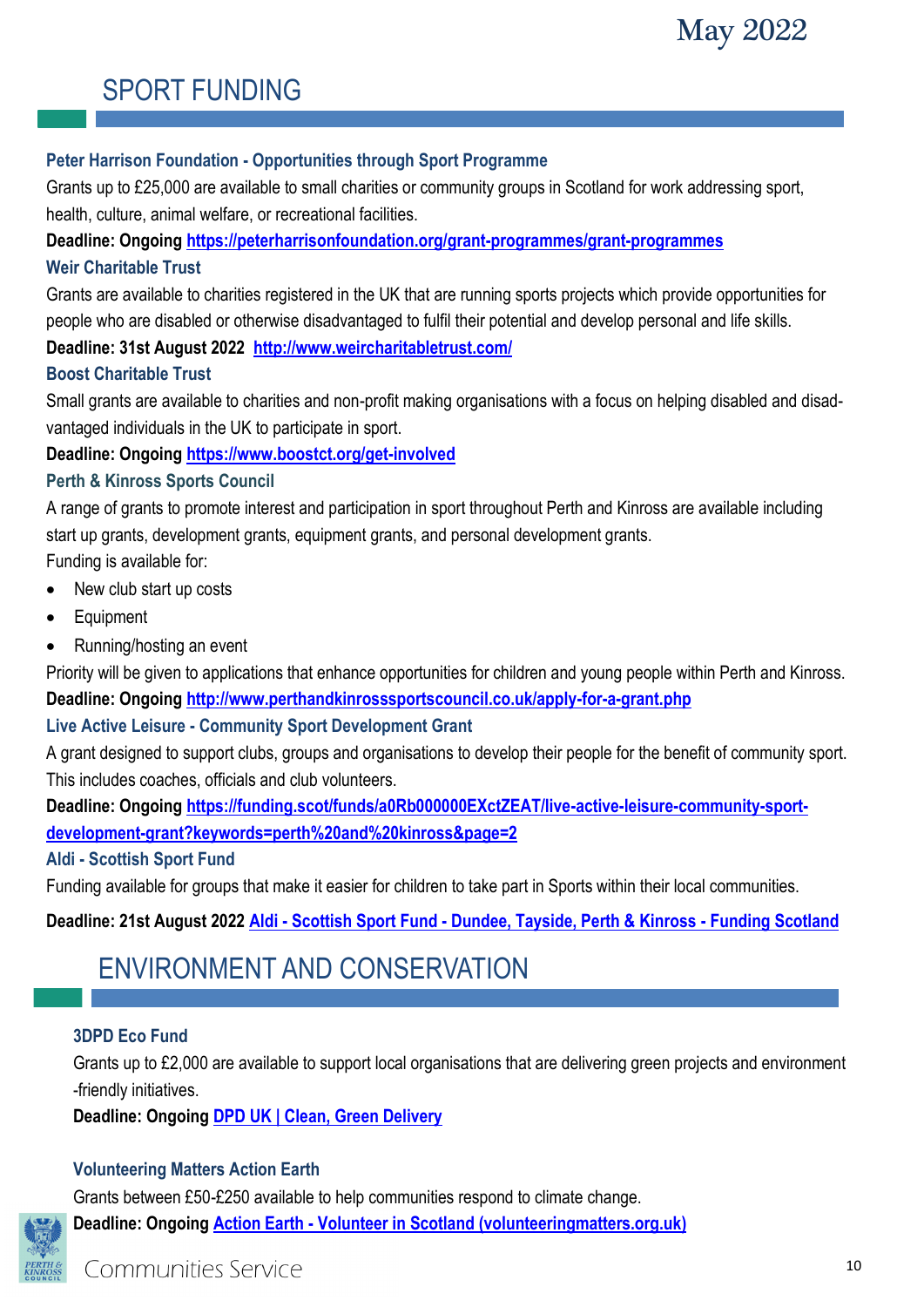## YOUNG PEOPLE

#### **Perth and Kinross Educational Trust**

If you attend a Perth and Kinross secondary school, you could be eligible for an Educational Trust grant. Perth and Kinross Educational Trust provide awards annually for further education purposes in the Perth and Kinross area (including educational establishments which were within old boundaries of Perth and Kinross Council). Additional monies are also awarded to applicants if they meet criteria defined for the four competitive bursaries, details of which can be found via the link below.

**Deadline: 6th August 2022 [Perth and Kinross Educational Trust -](https://www.pkc.gov.uk/article/17411/Perth-and-Kinross-Educational-Trust) Perth & Kinross Council (pkc.gov.uk)**

#### **Paul Hamlyn Foundation - Youth Fund**

Grants up to £90,000 are available for organisations whose main purpose is working with and for young people (aged 14-25) who face complex transitions to adulthood.

**Deadline: Ongoing <https://www.phf.org.uk/funds/youth-fund/>**

#### **National Lottery Community Fund - Young Start Fund**

Grants up to £100,000 are available to voluntary and community organisations for work that helps young people (aged 8 to 24) to become more confident and play an active part in realising their potential.

**Deadline: Ongoing <https://www.tnlcommunityfund.org.uk/funding/programmes/young-start>**

#### **Foundation Scotland - Mary Janet King Fund**

Grants up to £5,000 to support community groups working with young people in music in Scotland.

**Deadline: Ongoing [https://www.foundationscotland.org.uk/apply-for-funding/funding-available/mary-janet](https://www.foundationscotland.org.uk/apply-for-funding/funding-available/mary-janet-king-fund)[king-fund](https://www.foundationscotland.org.uk/apply-for-funding/funding-available/mary-janet-king-fund)**

#### **Dulverton Trust**

Grants up to £35,000 are available to UK registered charities working to produce significant impact in the Trust's priority areas: youth opportunities, general welfare, conservation, heritage, Africa (Kenya and Uganda), and peace and humanitarian support

**Deadline: Ongoing <http://www.dulverton.org/>**

#### **Cairngorms National Park Authority - Outdoor Learning Travel Grant**

Maximum of £200 funding for schools, voluntary and community groups making educational visits to the Cairngorms National Park.

**Deadline: Ongoing [Cairngorms National Park Authority -](https://funding.scot/funds/a0Rb0000003ig3vEAA/cairngorms-national-park-authority-outdoor-learning-travel-grant?geographical_areas_funded=perth-kinross&page=3) Outdoor Learning Travel Grant - Funding Scot[land](https://funding.scot/funds/a0Rb0000003ig3vEAA/cairngorms-national-park-authority-outdoor-learning-travel-grant?geographical_areas_funded=perth-kinross&page=3)**

#### **Loch Lomond & The Trossachs National Park - Education Travel Grant**

A grant of up to £200 for groups' transport costs to and from their school or group meeting place to the National Park and the costs of accessing Inchcailloch for outdoor learning activities.

**Deadline: Ongoing [Loch Lomond & The Trossachs National Park -](https://funding.scot/funds/a0Rb0000007YV1mEAG/loch-lomond-the-trossachs-national-park-education-travel-grant?geographical_areas_funded=perth-kinross&page=4) Education Travel Grant - Funding Scot[land](https://funding.scot/funds/a0Rb0000007YV1mEAG/loch-lomond-the-trossachs-national-park-education-travel-grant?geographical_areas_funded=perth-kinross&page=4)**

#### **Lethendy Charitable Trust**

Funds available for local charities working with young people travelling abroad to undertake charitable work. **Deadline: Ongoing [Lethendy Charitable Trust -](https://funding.scot/funds/a0Rb0000007VzLaEAK/lethendy-charitable-trust?geographical_areas_funded=perth-kinross&page=1#tab:fund_details) Funding Scotland**

#### **Bauer Radio's Cash for Kids Charities (Scotland)**

Grants available for children aged 0-18 who are disabled, suffering from abuse or neglect, or who need extra care and guidance. Grants are also available to children's charities and organisations to help them to undertake projects and initiatives focused on providing essential care and support.

**Deadline: Ongoing [Apply for a Cash for Kids Grant | Info -](https://planetradio.co.uk/tay/charity/info/grants-tay/) Tay FM (planetradio.co.uk)**

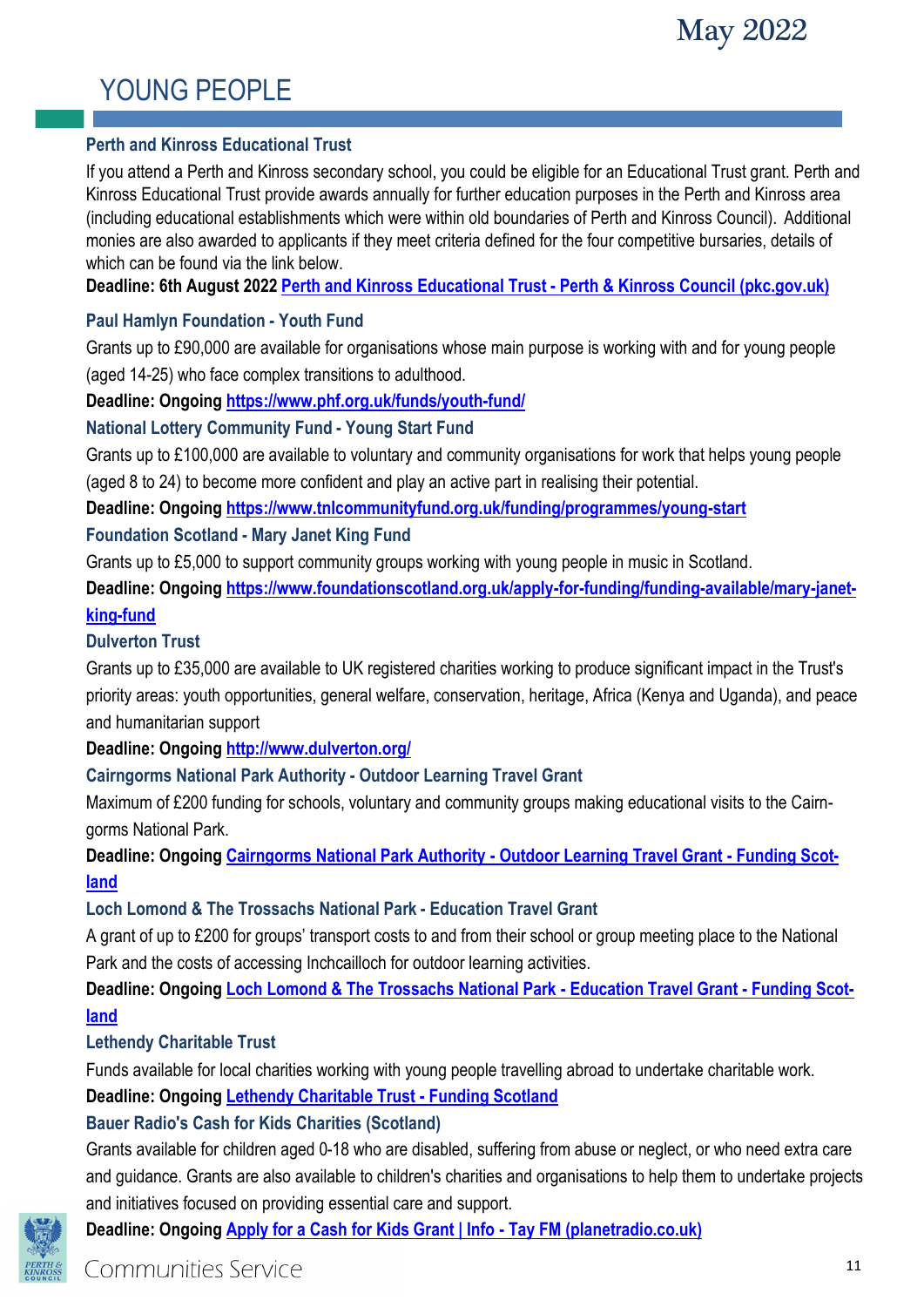## **GENERAL**

#### **Garfield Weston Foundation**

Grants up to £100,000 are available to charitable organisations in the UK for a wide range of projects in the areas of welfare, youth, community, arts, faith, environment, education, health, and museums and heritage.

**Deadline: Ongoing <http://www.garfieldweston.org/>**

#### **Elise Pilkington Charitable Trust**

Grants for registered equine charities or charities/hospices supporting older people.

**Deadline: 26th August 2022 <http://elisepilkingtontrust.org.uk/how-to-apply/>**

**Foyle Foundation Small Grants Scheme** Grants up to £10,000 are available to smaller charities registered and operating in the UK for projects that will make a significant impact on their work

**Deadline: Ongoing <http://www.foylefoundation.org.uk/small-grants-scheme/>**

**Hedley Foundation** Grants up to £5,000 are available to smaller charities operating across the spectrum of social need.

**Deadline: Ongoing <http://www.hedleyfoundation.org.uk/>**

**Henry Smith Charity - Main Grants - Strengthening Communities** Grants up to £60,000 are available to support the running costs of small community-based organisations working in the most deprived areas of the UK to help people to make positive changes in their lives.

**Deadline: Ongoing [https://www.henrysmithcharity.org.uk/explore-our-grants-and-apply/strengthening](https://www.henrysmithcharity.org.uk/explore-our-grants-and-apply/strengthening-communities-grants/strengthening-communities-overview/)[communities-grants/strengthening-communities-overview/](https://www.henrysmithcharity.org.uk/explore-our-grants-and-apply/strengthening-communities-grants/strengthening-communities-overview/)**

**MacRobert Trust** Grants between £1,000 to £50,000 are available for UK registered charities with a preference for organisations based in Scotland which have projects that address the themes and sub-themes as set out by The MacRobert Trust.

**Deadline: Various<http://www.themacroberttrust.org.uk/grant-making/monetary-awards/>**

#### **Jimmie Cairncross Charitable Trust**

Supports a wide range of charitable activities, funding projects relating to music and arts, disabled and ill health, community projects, young people's sport and education.

**Deadline: Ongoing [https://funding.scot/funds/a0Rb0000003iiuDEAQ/jimmie-cairncross-charitable-trust?](https://funding.scot/funds/a0Rb0000003iiuDEAQ/jimmie-cairncross-charitable-trust?keywords=perth%20and%20kinross&page=1) [keywords=perth%20and%20kinross&page=1](https://funding.scot/funds/a0Rb0000003iiuDEAQ/jimmie-cairncross-charitable-trust?keywords=perth%20and%20kinross&page=1)**

#### **Foundation Scotland - EDF Renewables Burnfoot Hill (Clackmannanshire)**

The fund provides grants to support charitable activities that:

- enhance quality of life for local residents
- contribute to vibrant, healthy, successful and sustainable communities
- promote community spirit and encourage community activity

Projects must support the Community Council areas of Blackford and the hamlet of Glendevon in Perth and Kinross. Specific priorities depend on the area.



**Deadline: 2nd August 2022 [https://funding.scot/funds/a0Rb0000003ieHlEAI/foundation-scotland-edf](https://funding.scot/funds/a0Rb0000003ieHlEAI/foundation-scotland-edf-renewables-burnfoot-hill-clackmannanshire-?geographical_areas_funded=perth-kinross&page=3)[renewables-burnfoot-hill-clackmannanshire-?geographical\\_areas\\_funded=perth-kinross&page=3](https://funding.scot/funds/a0Rb0000003ieHlEAI/foundation-scotland-edf-renewables-burnfoot-hill-clackmannanshire-?geographical_areas_funded=perth-kinross&page=3)** Communities Service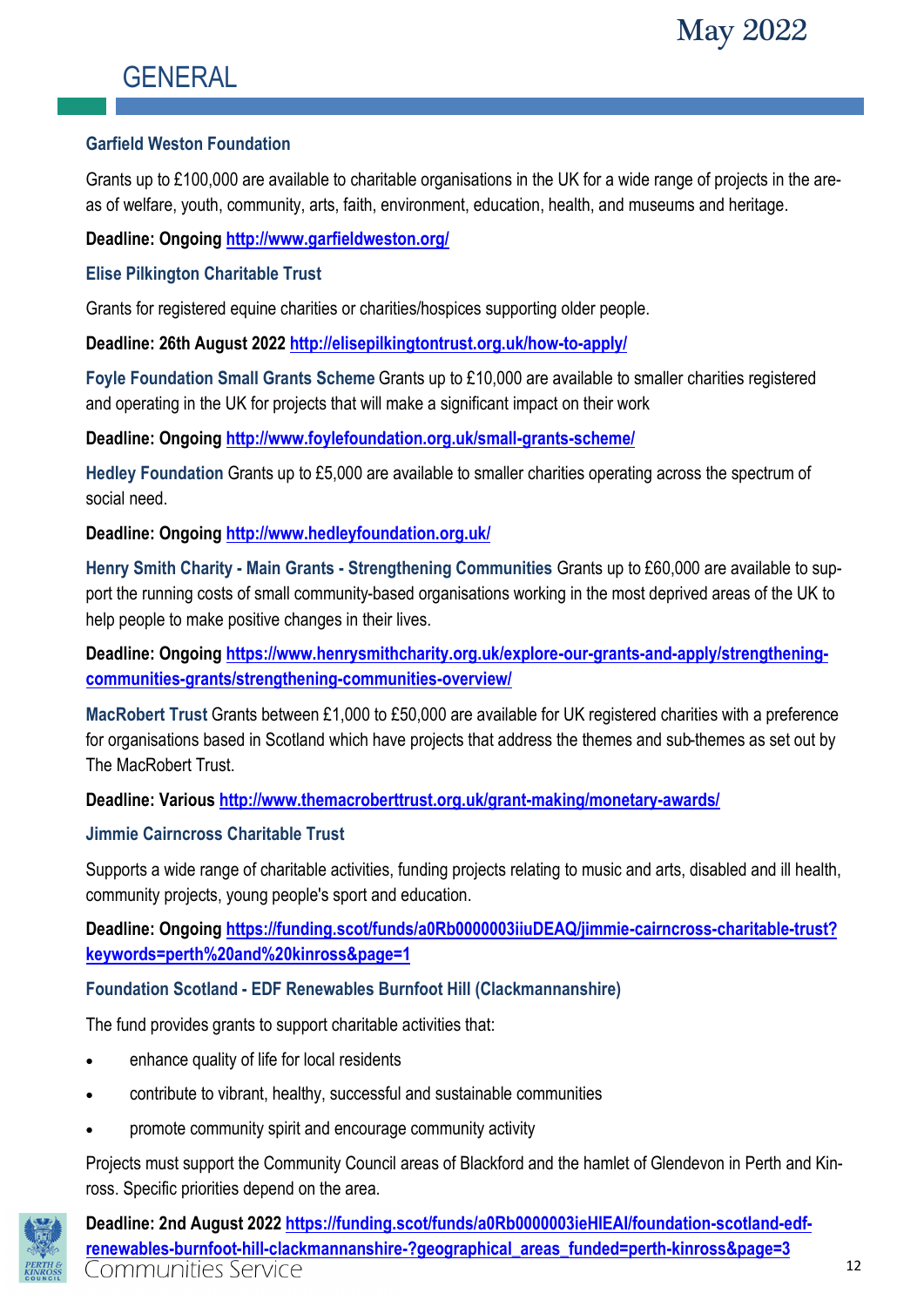## May 2022

#### **Gannochy Trust**

The Gannochy Trust offers a wide range of funding opportunities across the Perth and Kinross area. They have recently updated their funding strategy. To learn more and find opportunities relevant to your project or organisation please visit their website: **Deadline: 3rd June 2022 [Applying for a grant](https://www.gannochytrust.org.uk/our-grants/applying-for-grant-funding/) – The Gannochy Trust**

#### **B&Q Community Reuse Scheme/In Kind Direct**

Both of these schemes donate products for re-use by schools and community groups. For information on B&Q's scheme, visit your local store. In Kind re-distribute all sorts of goods donated by other retailers for a small handling fee. **Visit their website for more information:<http://www.inkinddirect.org/>**

#### **Walter Craig Charitable Trust**

Provides grants between £500-£5000 for projects that support the public benefit and general welfare of the residents of the Tayside area.

#### **Deadline: Ongoing [Walter Craig Charitable Trust -](https://funding.scot/funds/a0Rb0000007W1gyEAC/walter-craig-charitable-trust?geographical_areas_funded=perth-kinross&page=1) Funding Scotland**

#### **Guildry Incorporation of Perth**

This fund provides support for its members and deserving local causes carrying out a range of charitable work in the Perth area and Guildtown.

#### **Deadline: Ongoing [Guildry Incorporation of Perth -](https://funding.scot/funds/a0Rb00000094gn3EAA/guildry-incorporation-of-perth?geographical_areas_funded=perth-kinross&page=1) Funding Scotland**

#### **Forteviot Charitable Trust**

The trust supports a wide range of charitable activities in and around the City of Perth which the Trustees feel are beneficial to the City of Perth.

**Deadline: Ongoing [Forteviot Charitable Trust -](https://funding.scot/funds/a0Rb0000000Ng6KEAS/forteviot-charitable-trust?geographical_areas_funded=perth-kinross&page=1) Funding Scotland**

#### **Arthur & Margaret Thompson's Charitable Trust**

Funds available for charitable institutions, societies and/or indigent persons connected with the town or burgh of Kinross and the parish of Orwell who apply for charitable, beneficial or public purposes.

**Deadline: Ongoing [Arthur & Margaret Thompson's Charitable Trust -](https://funding.scot/funds/a0Rb0000000Ng9eEAC/arthur-margaret-thompson-s-charitable-trust?geographical_areas_funded=perth-kinross&page=2) Funding Scotland**

#### **St Katharine's Fund**

Funds available for charities focused on a variety of causes, with a preference for those in Tayside.

**Deadline: Ongoing [St Katharine's Fund -](https://funding.scot/funds/a0Rb0000000Ng8fEAC/st-katharine-s-fund?geographical_areas_funded=perth-kinross&page=2) Funding Scotland**

#### **Alexander Moncur Trust**

This grant fund supports cultural, educational, health and social projects that fall within the area stretching around Dundee, including Perth.

#### **Deadline: 30th September 2022 [Alexander Moncur Trust -](https://funding.scot/funds/a0Rb0000000Ng7PEAS/alexander-moncur-trust?geographical_areas_funded=perth-kinross&page=2) Funding Scotland**

#### **The RJ Larg Family Trust**

Funds available for organisations focused on a range of activities and causes.

**Deadline: Ongoing [The RJ Larg Family Trust -](https://funding.scot/funds/a0Rb0000000Ng71EAC/the-rj-larg-family-trust?geographical_areas_funded=perth-kinross&page=2) Funding Scotland**

#### **Persimmon Homes - Community Champions**

This fund matches donations to local charities and groups that have already raised vital funds themselves. The fund is currently focused on helping organisations that support people over the age of 70.

**Deadline: Ongoing Persimmon Homes - [Community Champions -](https://funding.scot/funds/a0Rb0000007WQhMEAW/persimmon-homes-community-champions?geographical_areas_funded=perth-kinross&page=3) Funding Scotland**

#### **The Aberbrothock Skea Trust**

Grants available to support charities with a variety of causes.

**Deadline: Ongoing [The Aberbrothock Skea Trust -](https://funding.scot/funds/a0Rb0000003gqzuEAA/the-aberbrothock-skea-trust?geographical_areas_funded=perth-kinross&page=5) Funding Scotland**

#### **Alpkit Foundation**

The Alpkit Foundation supports projects that champion education, participation, environment, diversity and health.

**Deadline: Ongoing [Alpkit Foundation | Alpkit](https://alpkit.com/pages/foundation#apply)**